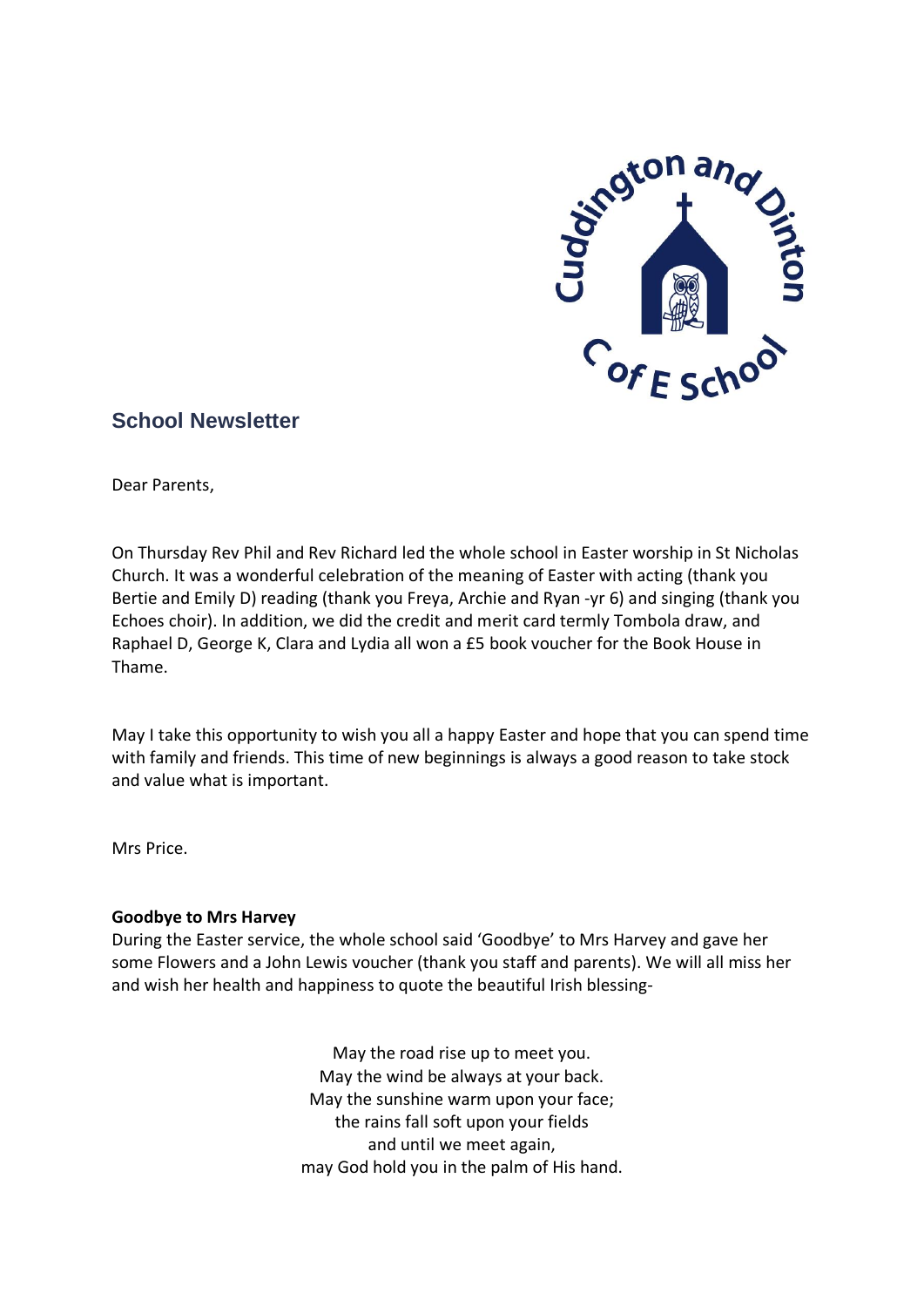# **F4CADS**

Thank you to all that supported the uniform sale we made a total of £224. Our best sale in spite of the sudden rain! Please do make use of the online ordering by email for things if you missed it. We have good stock of shorts and summer dresses. Enjoy the F4CADS Easter letter hunt around Dinton over the break and we look forward to some exiting events in the summer term!

#### **Money for the Ukraine**

Thank you all for your generosity. We raised £2065.27 from F4CADS (uniform sale, sponsored silence, band bracelets and other activities). This will be sent to Save the Children Ukraine.

# **Booking into Night Owls**

Please can I remind parents that all bookings for Night Owls need to be done by mid-day on the days you wish them to attend. **It is only in exceptional circumstances (accidents, emergencies) that we would consider a late booking. These must be agreed with Mrs Price, Mrs Wilde or Mr Jackson.** This is to avoid any confusion at the end of the busy school day. Thank you for your understanding.

#### **Reading Owl**

Hopefully you will have seen the newest version of the school reading owl newsletter, which was emailed to you this week. Thank you to Maisie, Molly, John and Emily for their contributions.

# **Foundation Chicks**

We also say goodbye to Fishee, Fur, Jasmine, Chick and TV. They have returned to the farmer,

who showed Mrs Harvey the ducks that we hatched as chicks last year. For those of you who were worried about what happens to them next, we know that they will have a happy free-range life.

#### **Uniform and the warmer weather**

We have noticed that some of the girls are wearing skirts and dresses that are too short for them. They are choosing to wear sports shorts underneath them and on most occasions, these are longer than the dress/skirt!

Please can you ensure you child has a skirt/dress that is at least knee length, so that there is no need to wear shorts underneath. For those children that wish to do handstands and cartwheels at playtime, they can put their shorts on during break, if necessary.

#### **Easter trail in Dinton Village**

All the Easter trails have been handed out on Friday and the clues were distributed too. Thank you to those Dinton families who have offered to display a clue.

#### **Easter Events**

The National Paralympic Heritage Trust is holding a FREE event at Stoke Mandeville Stadium on Tuesday 12thApril with two sessions to choose from: 10:30-12:30 and 13:30-15:30. If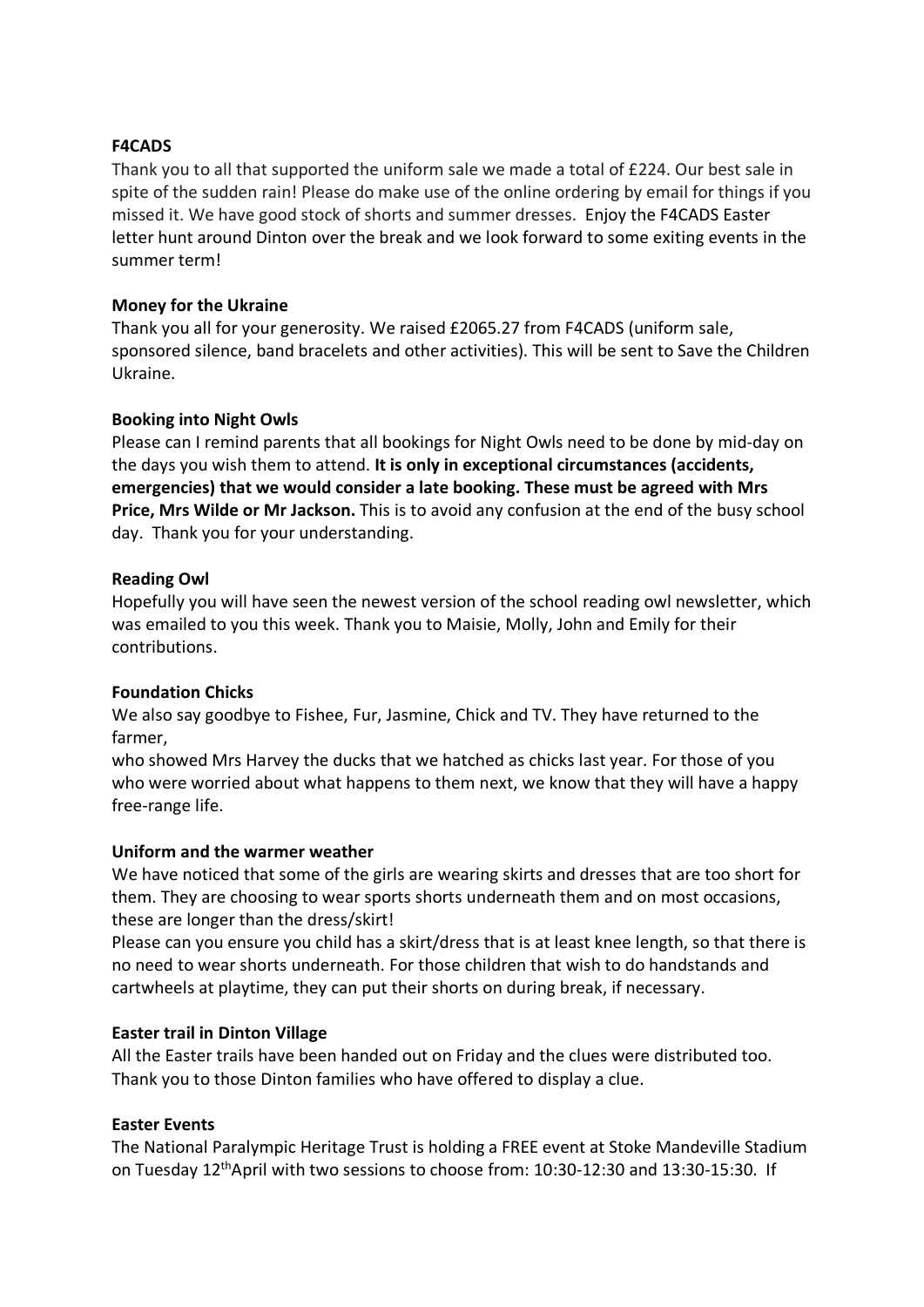you're not able to make this date, there are lots of free resources available to download from the website to use at home. For further information use attached link [https://www.paralympicheritage.org.uk/family-fun-activities.](https://www.paralympicheritage.org.uk/family-fun-activities)

# **Junior Sports clubs**

Junior sports clubs for the next half term, bookings can be made on the School Gateway App.

- **Yr3&4 football** club on a Monday after school (years 3&4 mixed)
- **Dance club** on a Thursday after school (all years)

All clubs to start second week back in school and to run till the **May half term.**

# **Messy Church at St Nicholas Cuddington.**

Church flyer attached for an Easter Messy Church event in the Easter holidays for all year groups.

# **Have you lost a large Plastic Cup Cake box?**

If so, it is on the Junior site, waiting to be homed! If it's not collected by 26<sup>th</sup> April, it will be thrown away.

Important Dates -

25th April - Back to school 2nd May - May Bank holiday 9th May - Bags2School collection 18th May - Class photos 25th May - Y3 & 4 Waddesdon Trip (details to follow)

Payments Open -

Morning and Night Owls Bookings F4CADS Uniform sales Donations 2021 (Junior site food contributions) Year 6 Derby 2022 Residential Trip KS2 Catch up Swimming lessons



Little Owls - Cooper and Louis Yr 1 - Jaden and Henry Yr 2 - Jude, Lucy J and Lucy HH Yr 3 - John, Zac and jasmine Yr 4 - Finlay, Posie, Chloe and Anna I Yr 5 - Jess and Teddy Yr 6 - Sophie and Hannah